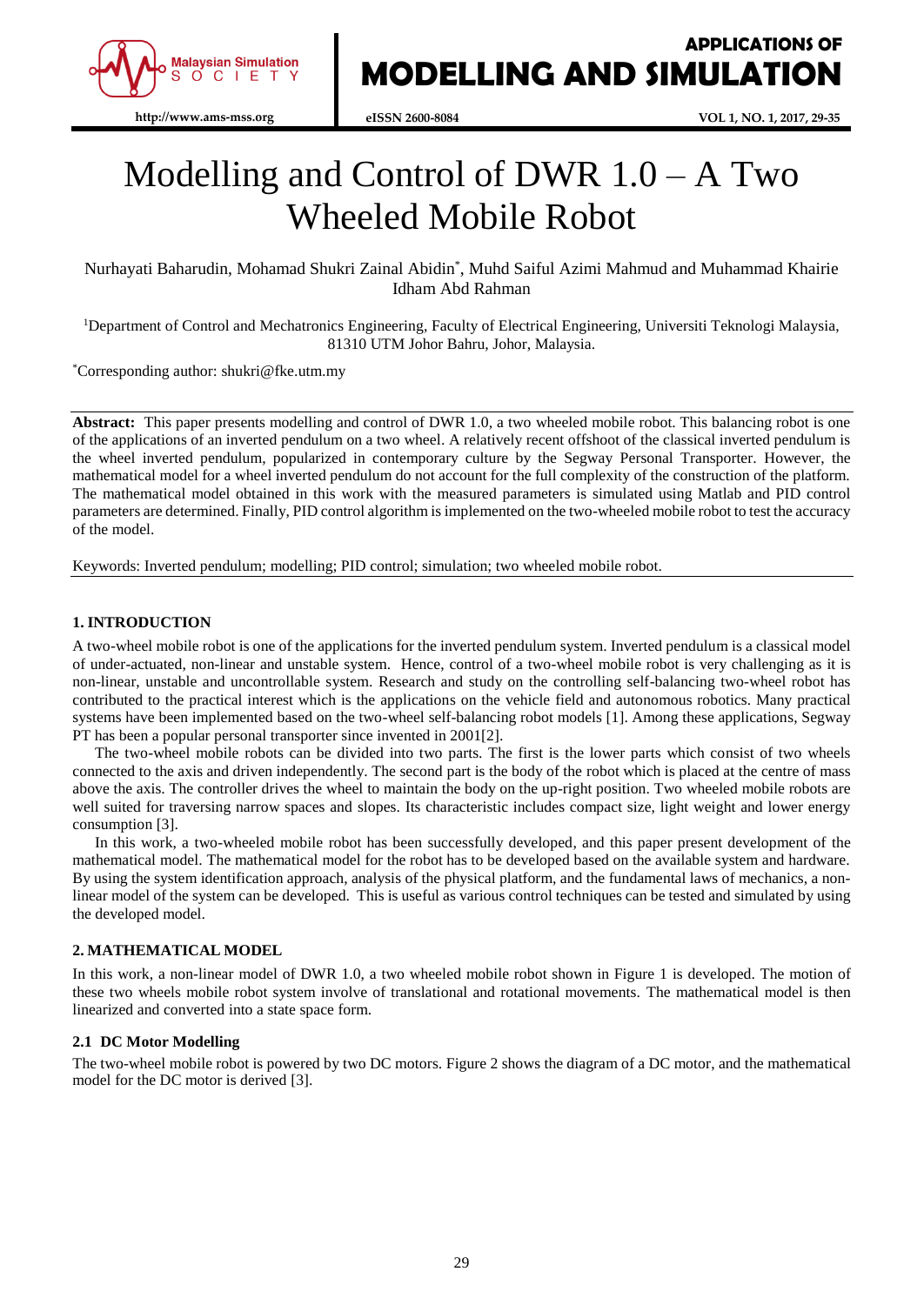

Figure 1. The DWR 1.0 two wheeled mobile robot.



Figure 2. DC motor

The motor produces a torque which proportional to the current,

$$
\tau_m = k_m i \tag{1}
$$

The voltage is proportional to the motor speed,

$$
V_e = k_e \omega \tag{2}
$$

According to Kirchhoff's Voltage Law, sum of all voltages in the circuit must be equal to zero.

$$
V_a - Ri - L\frac{di}{dt} = 0\tag{3}
$$

By rearranging Equations (1), (2) and (3), the DC motor equation can be obtained as

$$
\frac{d\omega}{dt} = \frac{-k_m k_e}{I_R R} \omega + \frac{1}{I_R R} V_a - \frac{\tau_a}{I_R}
$$
\n(4)

# **2.2 Wheel Modelling**

Figure 3 shows the free body diagram for left and right wheels. The free body diagram is useful to obtain the mathematical model based on Newton's Law. Every wheel has its own DC motor, which will provide free movement.



Figure 3. Free body diagram of left and right wheels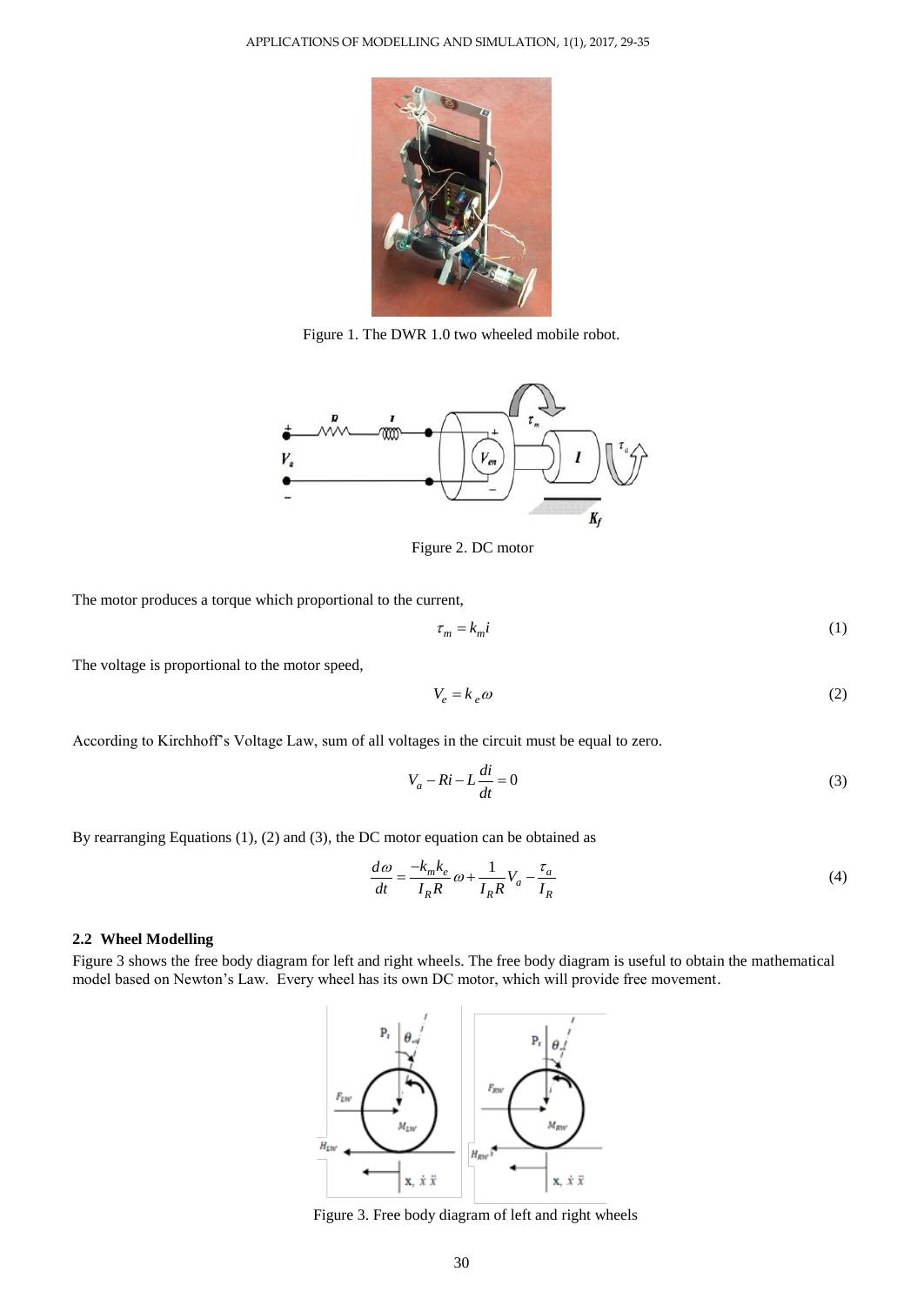Both of the wheels are assumed as identical and no slip occurs between wheels and ground. The mathematical modeling of wheel is described by the two motions which involve linear and angular motions.

Linear Motion

$$
\dot{x}_{LW} M_{LW} = H_{LW} - F_{LW}
$$
\n<sup>(5)</sup>

Angular Motion

$$
\ddot{\theta}_{LW} J_{LW} = T_{LW} - H_{LW} R \tag{6}
$$

Left Wheel

$$
F_{LW} = \frac{T_{LW}}{R} - \frac{J_{LW}}{R} \ddot{\theta}_{LW} - \ddot{x}_{LW} M_{LW}
$$
\n(7)

Right Wheel

$$
F_{RW} = \frac{T_{RW}}{R} - \frac{J_{RW}}{R} \theta_{RW} - x_{RW} M_{RW}
$$
\n(8)

By combining Equations (7) and (8), and rearranging the equations and substituting the parameters from the DC motor derivation section, The final equation for wheel modelling is obtained as<br>  $2\left(M_{WH} + \frac{J_{WH}}{2}\right) x = \frac{-2k_m k_e}{x} x + \frac{k_m}{2} V a_{LW} + \frac{k_m}{2} k_a$ 

$$
2\left(M_{WH} + \frac{J_{WH}}{R^2}\right)^2 = \frac{-2k_mk_e}{rR^2}x + \frac{k_m}{rR}Va_{LW} + \frac{k_m}{rR}Va_{RW} - (F_{LW} + F_{RW})
$$
(9)

#### **2.3 Chassis Modelling**

The body of the robot can be modelled as an inverted pendulum on the two wheels. The physical representation of the system is illustrated by a two wheel inverted pendulum. The model adopted here is based on [4], where the behavior can be influenced by the motor's torque and disturbance forces from the centre of gravity. Figure 4 illustrates the free body diagram used to derive the mathematical model. Table 1 describes the symbols used in this paper.

The force balance equation can be written as

n be written as  
\n
$$
F_{LW} + F_{RW} + f_p - M_p l \cos \theta \ddot{\theta} = (M_{RC} + M_p + 2M_{WH}) \ddot{x}
$$
\n(10)

From wheel modelling equation,

on,  
\n
$$
\frac{T_{RW}}{R} + \frac{T_{LW}}{R} + f_p - M_p l \cos \theta \ddot{\theta} = \left( M_{RC} + M_p + 4M_{WH} + \frac{2J_{WH}}{R^2} \right) x
$$
\n(11)



Figure 4. Free body diagram DWR 1.0 robot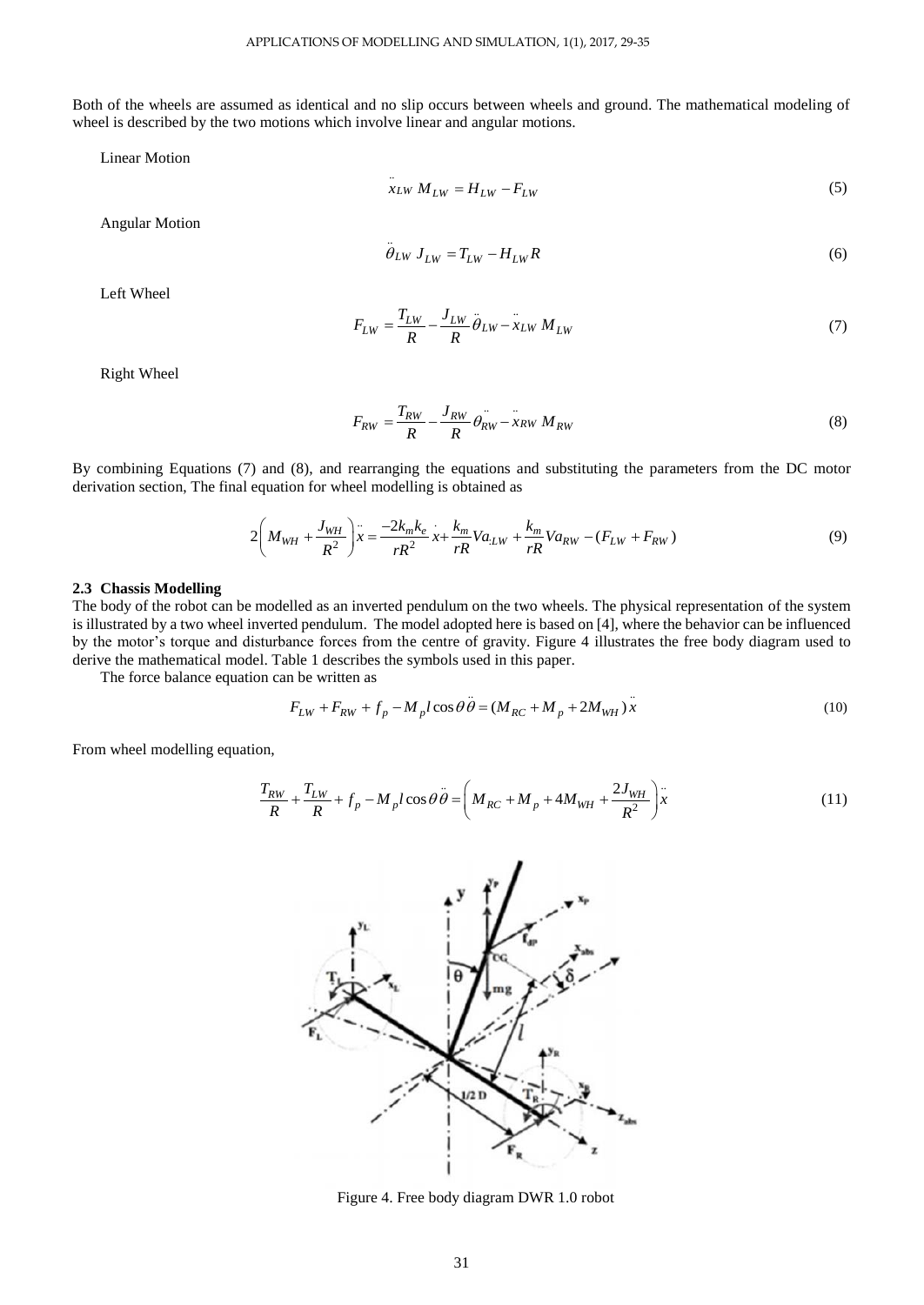| Parameter                     | Description                                   |  |  |
|-------------------------------|-----------------------------------------------|--|--|
| $T_L$ , $T_R$                 | Driving torques of the left and right motors. |  |  |
| $\theta_{LW}$ , $\theta_{RW}$ | Angle of the wheels rotation.                 |  |  |
| $H_{LW}$ , $H_{RW}$           | Friction between the wheels and surface       |  |  |
| $F_L, F_R$                    | Interaction force between wheels and chassis  |  |  |
| fp                            | External disturbance at the centre of gravity |  |  |
| $\mathcal{X}$                 | Position of two-wheel mobile robot            |  |  |
| $\theta$                      | Tilt angle of inverted pendulum (robot body)  |  |  |
| Mp                            | Mass of pendulum                              |  |  |
| $M_{RC}$                      | Mass of robot chassis                         |  |  |
| $M_{LW}$ , $M_{RW}$           | Masses of both wheels                         |  |  |
| $\boldsymbol{R}$              | Radius of the wheel                           |  |  |
| СG                            | Centre of gravity                             |  |  |
|                               | Distance between CG and wheel axis            |  |  |

#### Table 1. Parameter of the two-wheeled mobile robot

Collecting,

$$
\ddot{x} = \frac{\frac{T_{RW}}{R} + \frac{T_{LW}}{R} + fp - M_p l \cos \theta \ddot{\theta}}{\left(4M_{WH} + \frac{2J_{WH}}{R^2} + M_{RC} + M\right)}
$$
(12)

Then, the rotation around the *Z* axis (for the body tilt) can be determine as

$$
\ddot{\theta} = \frac{M_p g l \sin \theta + M_p \ddot{x} l \cos \theta + f_p l \cos \theta}{(J_{MC} + J_{MP})}
$$
(13)

Substituting Equation (13) into (12) yields

$$
x = \frac{\frac{T_{RW}}{R} + \frac{T_{LW}}{R} + f_p - M_p l \cos \theta \left( \frac{M_p g l \sin \theta + f_p l \cos \theta}{(J_{MC} + J_{MP})} \right)}{\left( 4M_{WH} + \frac{2J_{WH}}{R^2} + M_{RC} + M_{Mp} \right) + \left( \frac{M_p^2 l^2 \cos^2 \theta}{(J_{MC} + J_{MP})} \right)}
$$
(14)

and substituting Equations (14) into (12) gives

Equations (14) into (12) gives  
\n
$$
\ddot{\theta} = \frac{\left(M_p g l \sin \theta + f_p l \cos \theta\right) \left(4M_{WH} + \frac{J_{WH}}{R^2} + M_{RC} + M_p\right) + M_p l \cos \theta \left(\frac{T_{RW}}{R} + \frac{T_{LW}}{R} + f_p\right)}{\left(J_{MC} + J_{MP}\right) \left(4M_{WH} + \frac{J_{WH}}{R^2} + M_{RC} + M_p\right) + \left(M_p^2 l^2 \cos^2 \theta\right)}
$$
\n(15)

Equations (14) and (15) represent a dynamic model of a two wheeled mobile robot DWR 1.0. This robot have two degrees of freedom (DOFs) involving movement along *X*-axis (position) and rotation about Z-axis. Both DOFs can be controlled via the DC motor setup on the wheel. The upper part or inverted pendulum is carried on top of the two wheels with length, *l* and weight, *m*. In order to represent the system in a state space form, the dynamic equations, Equations (14) and (15) need to be

linearized. This was done using the Taylor's series and with the assumption of small 
$$
\theta
$$
,  $(\theta \approx 0)$ ,  
\n
$$
\frac{1}{x} = \frac{T_{RW}}{R\alpha} + \frac{T_{LW}}{R\alpha} + \frac{(J_{MC} + J_{MP}) - M_{p}^{2}l^{2}}{\alpha(J_{MC} + J_{MP})} f_{p} - \frac{M_{p}^{2}gl^{2}}{(J_{MC} + J_{MP})}\theta
$$
\n(16)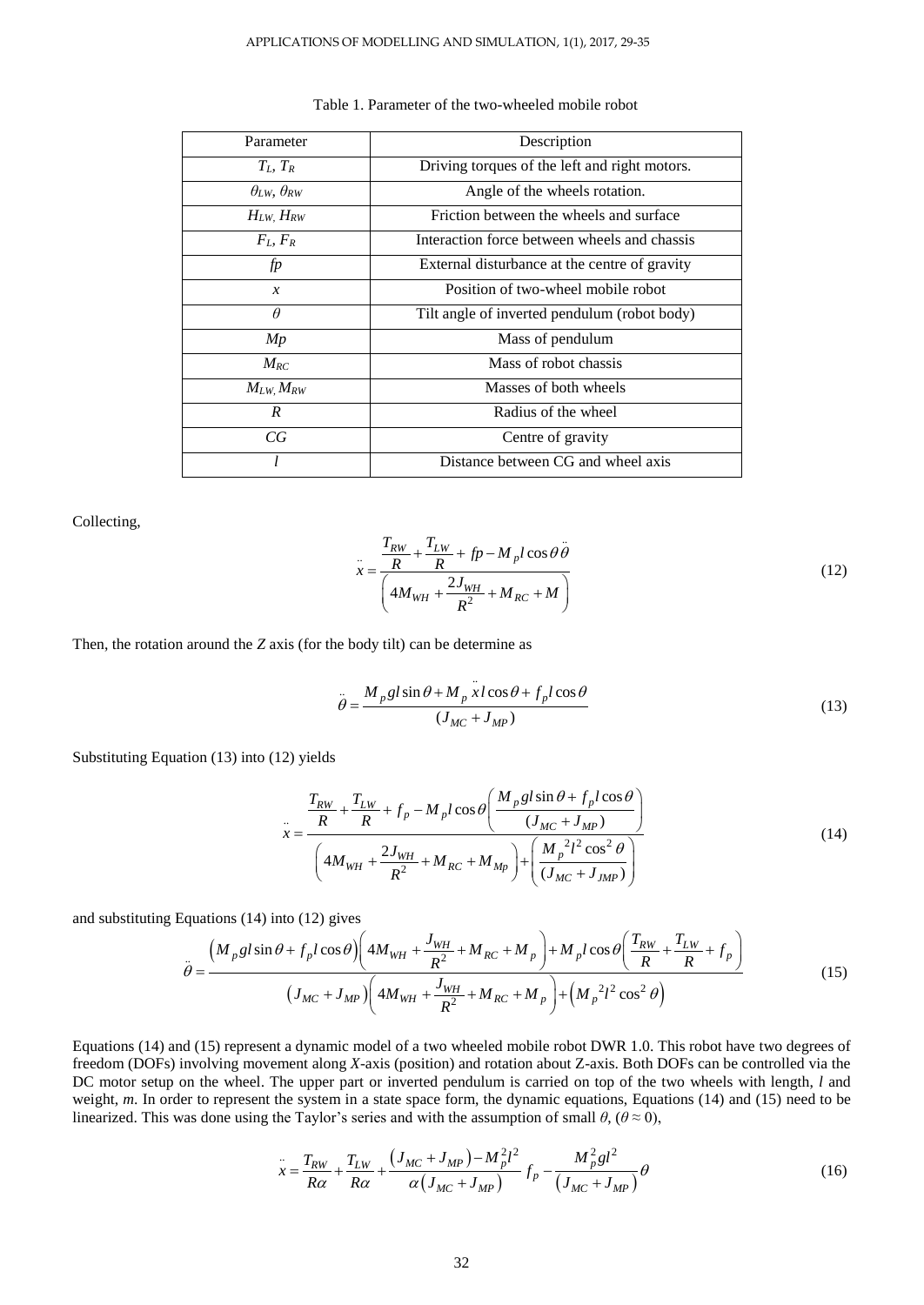APPLICATIONS OF MODELLING AND SIMULATION, 1(1), 2017, 29-35  
\n
$$
\ddot{\theta} = \frac{\left(M_p g l \theta + f_p l\right) \left(4M_{WH} + \frac{J_{WH}}{R^2} + M_{RC} + M_p\right) + \left(\frac{M_p l T_{RW}}{R} + \frac{M_p l T_{LW}}{R} + M_p l f_p\right)}{\beta}
$$
\n(17)

where

$$
\alpha = M_c + M_p + 4M_W + \frac{2J_w}{R^2} + \frac{M_p^2 l^2}{(J_{MC} + J_{MP})}
$$

$$
\beta = (J_{MC} + J_{MP}) \left( M_c + M_p + 4M_W + \frac{2J_W}{R^2} \right) + M_p^2 l^2
$$

Substituting the torque transformation equation into Equations (16) and (17) yelds

$$
T_{LW} + T_{RW} = \frac{-2k_m k_e}{rR^2} x + \frac{2k_m}{rR} Va
$$
\n
$$
\begin{bmatrix} \dot{x} \\ \dot{v} \\ \dot{\theta} \\ \dot{\theta} \end{bmatrix} = \begin{bmatrix} 0 & 1 & 0 & 0 \\ 0 & A_{22} & A_{23} & 0 \\ 0 & 0 & 0 & 1 \\ 0 & 0 & 0 & 1 \end{bmatrix} \begin{bmatrix} x \\ v \\ \theta \\ \phi \end{bmatrix} + \begin{bmatrix} 0 & 0 & 0 \\ B_{21} & B_{22} & B_{23} \\ 0 & 0 & 0 & 0 \\ B_{41} & B_{42} & B_{43} \end{bmatrix} \begin{bmatrix} Va_{LW} \\ Va_{RW} \\ f_p \end{bmatrix}
$$
\n
$$
A_{22} = \frac{-2k_m k_e}{rR^2}; A_{23} = -\frac{-M_p^2 g l^2}{\alpha(J_{MC} + J_{MP})}
$$
\n
$$
A_{42} = \frac{-2k_m k_e M_p l}{rR^2}; A_{43} = \frac{\left(M_c + M_p + 4M_W + \frac{2J_w}{R^2}\right) M_p g l}{\beta}
$$
\n
$$
B_{21} = \frac{k_m}{rR}; B_{22} = \frac{k_m}{rR}; B_{23} = -\frac{-M_p^2 g l^2 - ml^2}{\alpha(J_{MC} + J_{MP})}
$$
\n
$$
B_{41} = \frac{k_m M_p l}{rR} = B_{42}; B_{43} = \frac{\left(M_c + M_p + 4M_W + \frac{2J_w}{R^2}\right) l + ml}{\beta}
$$

# **3. PARAMATER IDENTIFICATION**

The parameters to be identified from the actual physical components are *Mwh, Mp, Mrc, R, L, Jw, Jp, Jm, km, ke*, and *r*. These parameters need to be determined empirically based on the DWR 1.0 mobile robot. Table 2 shows a list of parameters identified from the DWR 1.0. All the parameters will be used in the mathematical modelling equation for analysis of the stability and design the controllers for the system.

| Table 2. List of simulation parameters |                          |               |                                  |  |  |
|----------------------------------------|--------------------------|---------------|----------------------------------|--|--|
| No                                     | Part Name                | Weight (kg)   | Moment of Inertia (J)            |  |  |
|                                        | <b>Inverted Pendulum</b> | $Mp = 0.335$  | $J_p = \frac{ml^2}{3} = 0.0268$  |  |  |
| 2                                      | Chassis                  | $Mrc = 0.65$  | $J_m = \frac{1}{12}m(w^2 + h^2)$ |  |  |
| 3                                      | Wheel                    | $Mwh = 0.245$ | $J_w = \frac{1}{12} (mR^2)$      |  |  |
|                                        | Overall robot weight     | 1.4           |                                  |  |  |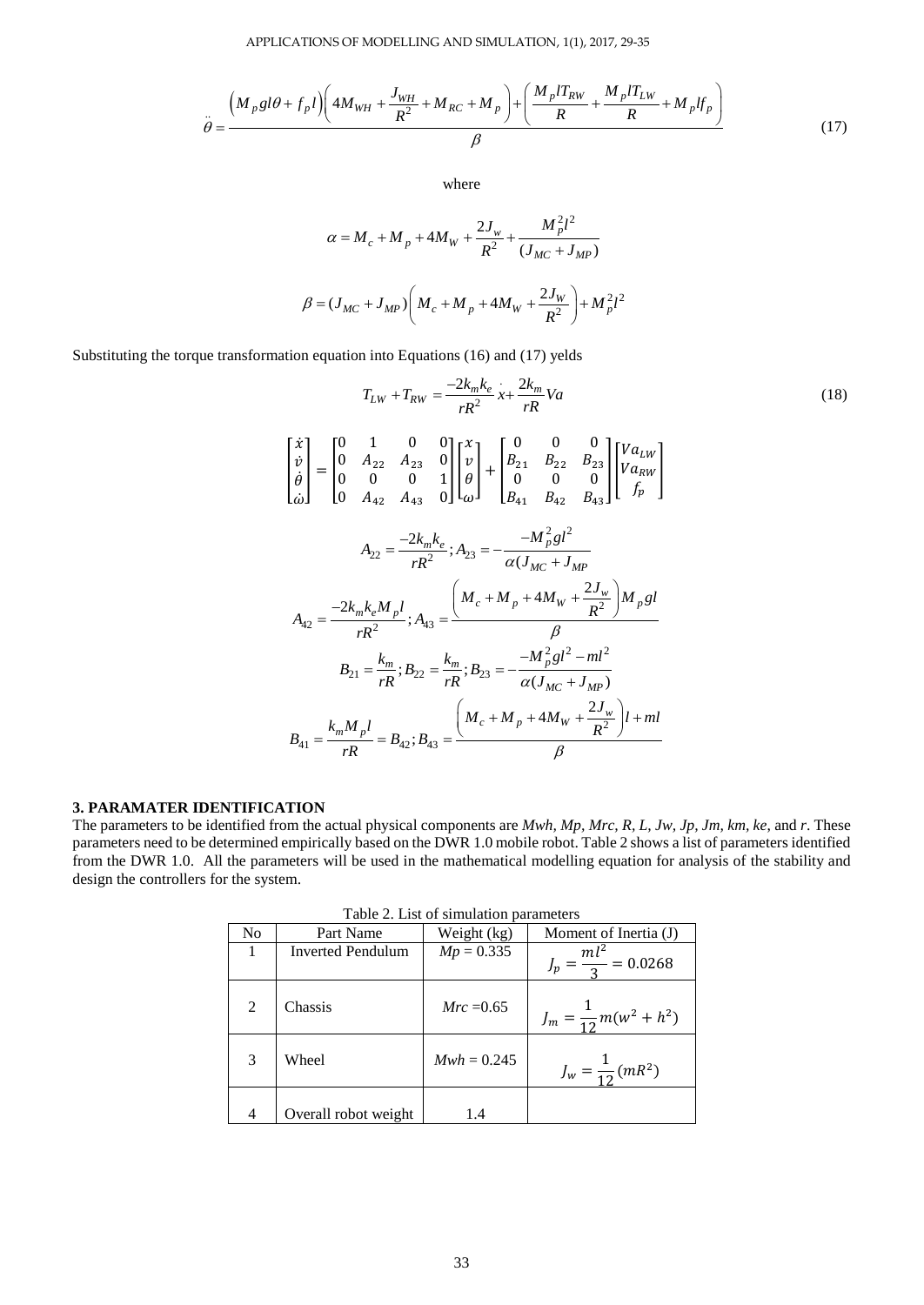The DWR 1.0 robot is equipped with Pittman GM 8712-31 DC motor as the actuator. This motor is used to balance the robot with 24 V voltage supply. Table 4 shows the DC motor parameters identified using experiments.

|            | Tuble 5. De motor buruntette |             |                     |                    |                  |
|------------|------------------------------|-------------|---------------------|--------------------|------------------|
|            | Battery Voltage (V)          | Current (A) | RPM shaft (rad/sec) | Voltage drop $(V)$ | $Ke$ (V/rad/sec) |
|            |                              | 0.10        | 63 (6.597)          | 1.49               | 0.0213           |
|            |                              | 0.12        | 100(10.47)          | 1.788              | 0.0209           |
| 0.13<br>20 |                              | 136 (14.24) | 1.937               | 0.0210             |                  |
|            |                              | 0.15        | 167 (17.49)         | 2.235              | 0.0210           |

Table 3. DC motor parameters

# **4. CONTROL STRATEGY**

To control and stabilize the two wheeled mobile robot DWR 1.0, three PID controllers is required. The first PID is used to control the tilt angle of the robot using a feedback signal from a distance sensor. The set point is determined from the front and back sensors of the robot when the robot is perpendicular to the flat terrain as shown in Figure 5.

The other two PID controllers are used to control the speed of left and right DC motors. The back EMF method was used to detect the current speed of both motors. In this work it is assumed that the parameters of the second and third controllers are the same. The output will control both the left and right motors at the same time. Figure 6 shows the PID control system block diagram for the DWR 1.0.



Figure 5. Set-point of the balancing robot

Figure 7 shows the simulink block diagram design for DWR 1.0 two wheel mobile robots. PID controls two and three join together to control both left and right motor.



Figure 7. PID controller Simulink block diagram

# **5. RESULT**

This PID controller was designed in a cascade, where each PID controller has their own input and position in series forming a single regulating device. In a cascade control loop, it has two types of controller, namely the master or primary and the secondary or the slave. The master PID controller generated a control signal that served as the set point to the slave PID. The slave PID in turn used the actuator to apply its control signal directly to the system. Table 4 shows the parameter values of *Kp*,